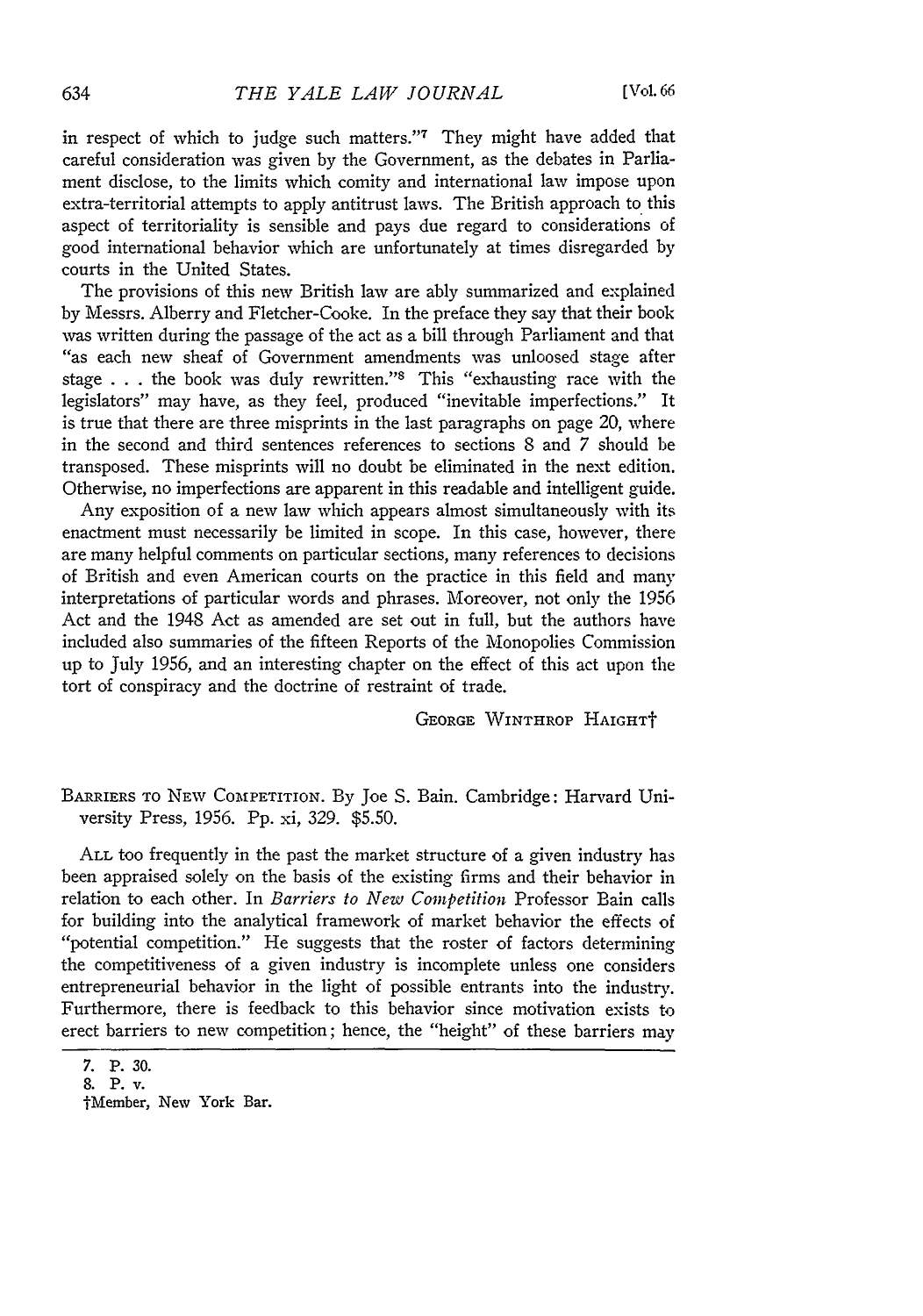well be, in and of itself, an indicator of the degree of competition. For if firms within the industry can and do erect effective barriers to new competition, then they must have some degree of monopoly power.

Bain approaches the empirical material in his study only after carefully presenting the assumptions and hypotheses which suggested the study and guided him in his choice of industries and method of approach. He indicates that "the condition of entry may be evaluated by the extent to which established sellers can persistently raise their prices above a competitive level without attracting new firms to enter the industry."<sup>1</sup> He specifically considers entry as entailing both the establishment of an independent legal. entity new to the industry and the concurrent introduction of productive capacity not in use within the industry prior to the establishment of the new firm.

In presenting a format against which actual behavior might be examined, the author elaborates the conditions that must be simultaneously fulfilled for there to be so-called "easy" entry. First, established firms must have no absolute cost advantages over potential entrants. Next, firms already producing must have no advantages arising from their ability to differentiate their product. Finally, economies arising from large-scale production must be negligible; *i.e.*, the output of a firm operating under optimal conditions must represent a relatively small part of the total output of the industry. This analysis provides a basis for characterizing the barriers giving rise to limited entry. Where an establishment has a price or other advantage in purchasing inputs or enjoys preferred access to some productive technique, or where additional entrants would increase the going price of input factors, entry is impeded. Likewise, the access of newcomers to an industry is hindered when an established firm, because of its differentiated product, has a unique price-cost condition or benefits from the economies of its production scale.

Bain's approach involves selecting a sample of industries to determine the relationship between market performance and conditions of entry. Because of limitations on empirical material, he was more restricted in his efforts to tie performance with entry patterns than in his presentation of the specific conditions of entry in those sectors examined. Such a result is to be regretted, in view of the potentially fruitful analytical framework he sets forth. Nevertheless, in accomplishing the latter task, Bain presents for a cross-section of some twenty industries the particular barriers to entry characteristic of each of them. For example, Bain concludes that very important plant economies occur only in the automobile and typewriter industries; he further observes that "in neither case do we have any definite estimate of the added importance of economies of multiplant firms."2 When attention is turned to the possible effect of entry conditions on the degree of competition in the industry, the findings become more tenuous. This seems to be the pattern in the sections on product differentiation advantages and on absolute cost advantages of established firms as barriers to entry. The delineation of the characteristics of the

**<sup>1.</sup> P. 5.**

<sup>2.</sup> **P. 90.**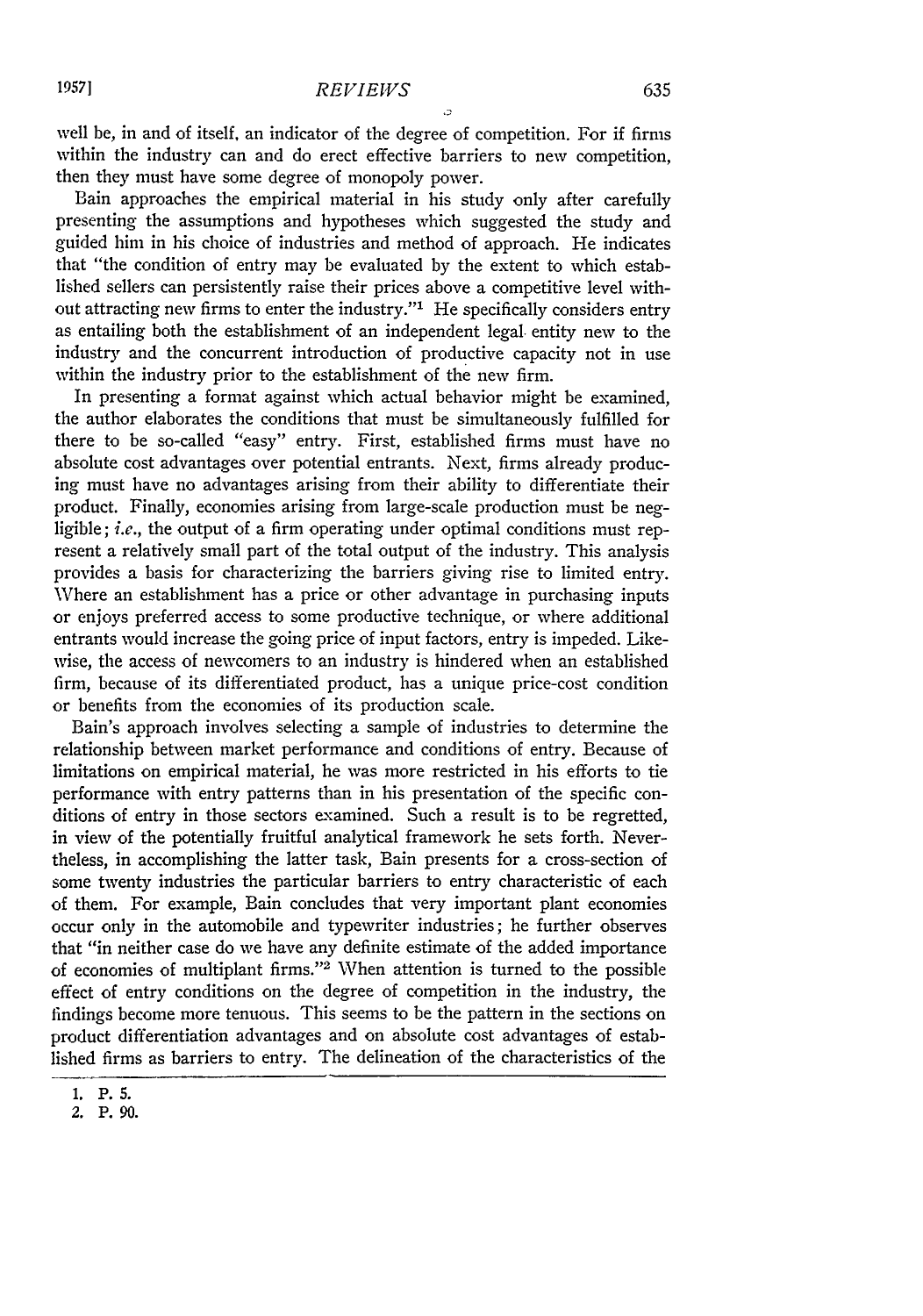industry is drawn clearly; it is where linkage of entry conditions to market performance is sought that something is left to be desired.

Conclusions are drawn that may serve as a point of departure in policy formation. For example, Bain finds that "industries with very high barriers to entry tend more toward high excess profits and monopolistic output restriction than others."<sup>3</sup> Where there is also great product differentiation, there is a tendency toward high-and possibly excessive--costs of sales promotion. When the barriers to entry are lower, though still substantial, "competition seems . . . 'more workable' than in the first group-apparently or possibly because of the greater force of potential competition."<sup>4</sup> Bain also concludes that "the main culprit in establishing excessive or very high barriers to entry would appear to be product differentiation. It is a strong contributing factor in 2 cases where such barriers are found (automobiles and typewriters) and the dominant factor in the other 3 (cigarettes, liquor, quality fountain pens)."<sup>5</sup> Finally, he notes that "extreme scale economies pose a serious problem in perhaps only 2 of the 20 industries studied."

In some concluding observations regarding the implications of his findings for public policy, Bain laments the inability of existing legislation to deal with the crucial product-differentiation barriers to entry. Acknowledging that "bases for action are shaky, and remedies **...** not apparent,"'7 the author asserts that a novel reorientation in government regulation is probably required to cope with some of the most serious obstacles to entry.

Without intending to criticize Professor Bain-for the problem is faced almost universally by individuals attempting research in this area-one cannot help but comment on the relatively limited scope of the source material on which the study (perforce) was based.<sup>8</sup> On the one hand, there is ample reason for being grateful that the study was undertaken and that establishments did cooperate through interviews and questionnaires. Yet, one might also express reluctance to accept policy formulated largely on the basis of the evidence.

The foregoing, perhaps tangential, point is not meant to detract from this admirable work. Professor Bain has developed and presented his study with great care. He has focused on an aspect of market behavior which had not previously been subjected to searching empirical study. In providing perspective on the significance of conditions of entry, he has suggested an additional dimension for analysis in this area. This volume should be of value and of considerable interest to individuals concerned with problems of market behavior and public policy.

HENRY W. **BROUDEt**

**8.** *Cf.* **pp. 51-52.**

**<sup>3.</sup>** P. **203.**

*<sup>4.</sup> Ibid.*

<sup>5.</sup> P. 204.

*<sup>6.</sup> Ibid.*

**<sup>7.</sup>** P. 220.

tAssistant Professor of Economics, Yale University.